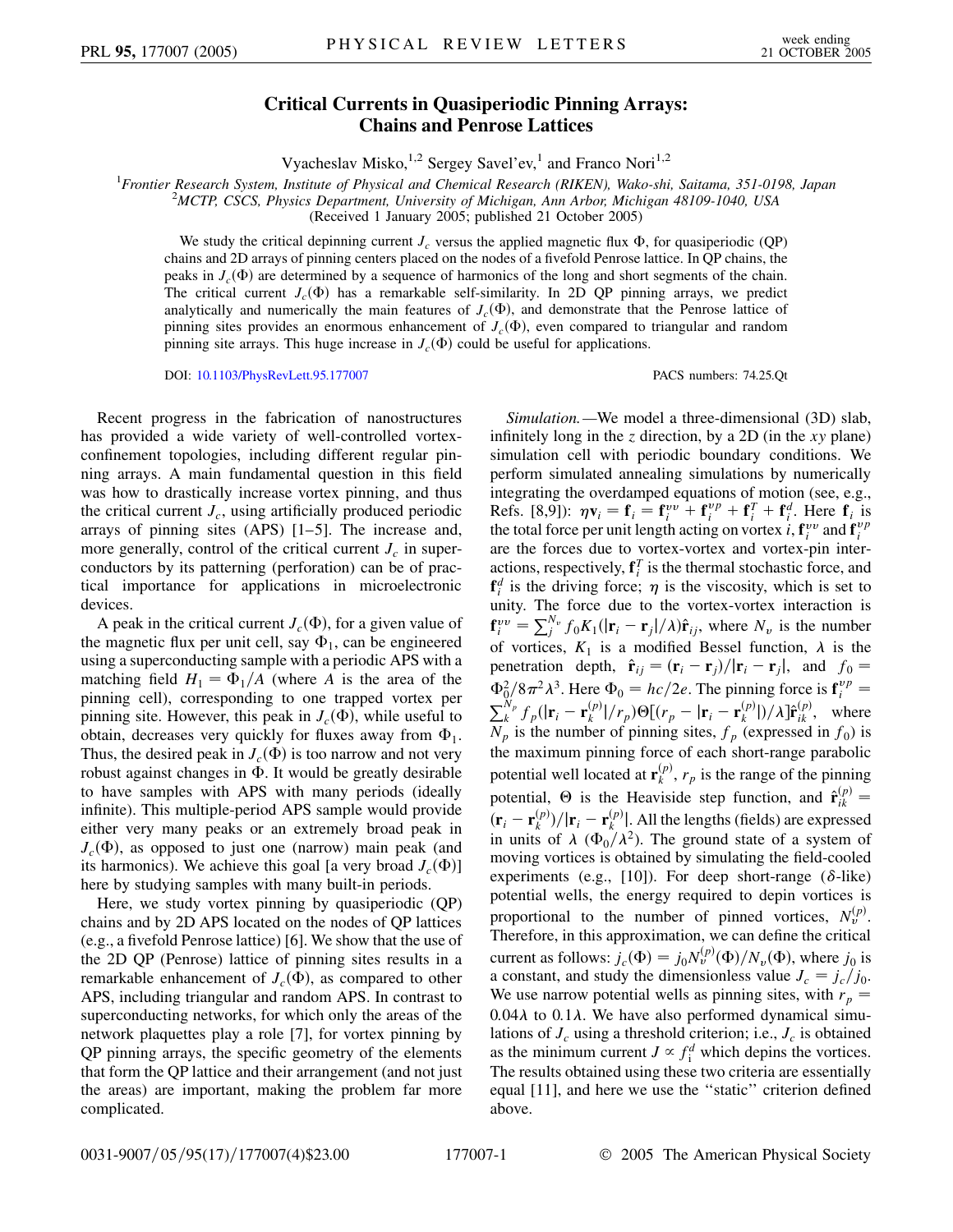*1D quasicrystal.—*A QP chain [6] can be constructed by iteratively applying the Fibonacci rule  $(L \rightarrow LS, S \rightarrow L)$ , which generates an infinite sequence of two line segments, long *L* and short *S*. For an infinite QP sequence [6], the ratio of the numbers of long to short segments is the golden ratio of the numbers of long to short segments is the golden<br>mean  $\tau = (1 + \sqrt{5})/2$ . Let, e.g.,  $a_S = 1$  and  $a_L = \tau$ , where  $a_S$  and  $a_L$  are the lengths of the short and long segments, respectively. Then the position of the *n*th point where a new segment, either *L* or *S*, begins is determined by  $x_n = n + \frac{n}{\tau} / \tau$ , where [x] denotes the integer part of *x*. To study the critical depinning current  $J_c$  in QP pinning chains, we place pinning sites to the points where the *L* or *S* elements of the QP sequence link to each other.

The results of calculating  $J_c(N_v)$  for chains of different lengths and the same  $\gamma = 1/\tau$  are shown in Fig. 1(a). The plot clearly shows that, for sufficiently long chains, the positions of the main peaks in  $J_c$ , to a significant extent, do not depend on the length of the chain. The peaks form a Fibonacci sequence:  $N_v = 13, 21, 34, 55, 89, 144,$ and other "harmonics":  $N_v \approx 17,27.5 \approx 55/2$ , 44.5  $(89/2)$ , etc. Of course, longer chains allow one to better reveal peaks for larger Fibonacci numbers. In Fig. 1(b), the same curves are rescaled, normalized by the numbers of pins in each chain. The rescaled  $J_c$  curves reproduce each other and have many pronounced peaks for golden-meanrelated values of  $\Phi/\Phi_1$  ( $\Phi_1$  is the flux corresponding to the first matching field,  $H_1$ , when  $N_v = N_p$ ), as shown in Fig. 1(b). Therefore, the same peaks of  $J_c(\Phi)$ , for different chains, are revealed before and after rescaling because of the self-similarity of  $J_c(\Phi)$ . The self-similarity of  $J_c(\Phi)$ has also been studied in reciprocal *k* space and will be presented elsewhere [11].

*Penrose lattice.—*Consider now a 2D QP APS, namely, an APS located at the nodes of a fivefold Penrose lattice. This lattice is a 2D QP structure, or quasicrystal, also referred to as Penrose tiling [6]. These structures possess a perfect local rotational (fivefold or tenfold) symmetry, but do not have translational long-range order. The unusual self-similar diffraction pattern of a Penrose lattice exhibits a dense set of ''Bragg'' peaks because the lattice contains an infinite number of periods in it [6]. It is precisely this unusual property that is responsible for the striking  $J_c(\Phi)$ 's obtained here.

The structure of a fivefold Penrose lattice is presented in Fig. 2(a). As an illustration only, a small fivefold symmetric fragment with 46 points is shown. According to specific rules, the points are connected by lines in order to display the structure of the Penrose lattice. The elemental building blocks are rhombuses with equal sides *a* and angles that are multiples of  $\theta = 36^\circ$ . There are two kinds of rhombuses: (i) those having angles  $2\theta$  and  $3\theta$  [so-called "thick"; shown empty in Fig.  $2(a)$ ], and (ii) rhombuses with angles  $\theta$  and 4 $\theta$  [so-called "thin"; filled in orange in Fig. 2(a)].

Let us analyze whether any specific matching effects can exist between the Penrose pinning lattice and the inter-



FIG. 1 (color online). (a) The critical depinning current  $J_c$ versus the number of vortices,  $N_v \sim \Phi$ , for QP chains,  $N_p =$ 21 (red bottom line),  $N_p = 34$  (second from the bottom blue line),  $N_p = 55$  (green line), and  $N_p = 89$  (dark blue top line), for  $\gamma = a_S/a_L = 1/\tau$ . Here we use  $f_p/f_0 = 1.0$  and  $r_p = 0.1\lambda$ . Independently of the length of the chain, the peaks include the sequence of successive Fibonacci numbers and their subharmonics. (b) The function  $J_c(\Phi/\Phi_1)$  for the same chains (using the same colors). The curves for different chains display the same set of peaks, namely, at  $\Phi/\Phi_1 = 1$  (first matching field) and  $\Phi/\Phi_1 = 0.5$ , as well as at the golden-mean-related values:  $\Phi/\Phi_1 = \tau, \tau/2, (\tau + 1)/2 = \tau^2/2, (\tau^2 + \tau)/2 = \tau^3/2, \tau^2 =$  $\tau$  + 1,  $\tau$ <sup>2</sup> + 1. This behavior demonstrates the self-similarity of  $J_c(\Phi)$ .

acting vortices, which affect the magnetic-field dependence of the critical depinning current  $J_c(\Phi)$  (Fig. 2). Quasicrystalline patterns are intrinsically incommensurate with the flux lattice for any value of the magnetic field [7]; therefore, in contrast to periodic (e.g., triangular or square) pinning arrays, one might *a priori* assume a lack of sharp peaks in  $J_c(\Phi)$  for QP APS. However, the existence of many periods in the Penrose lattice can lead to a hierarchy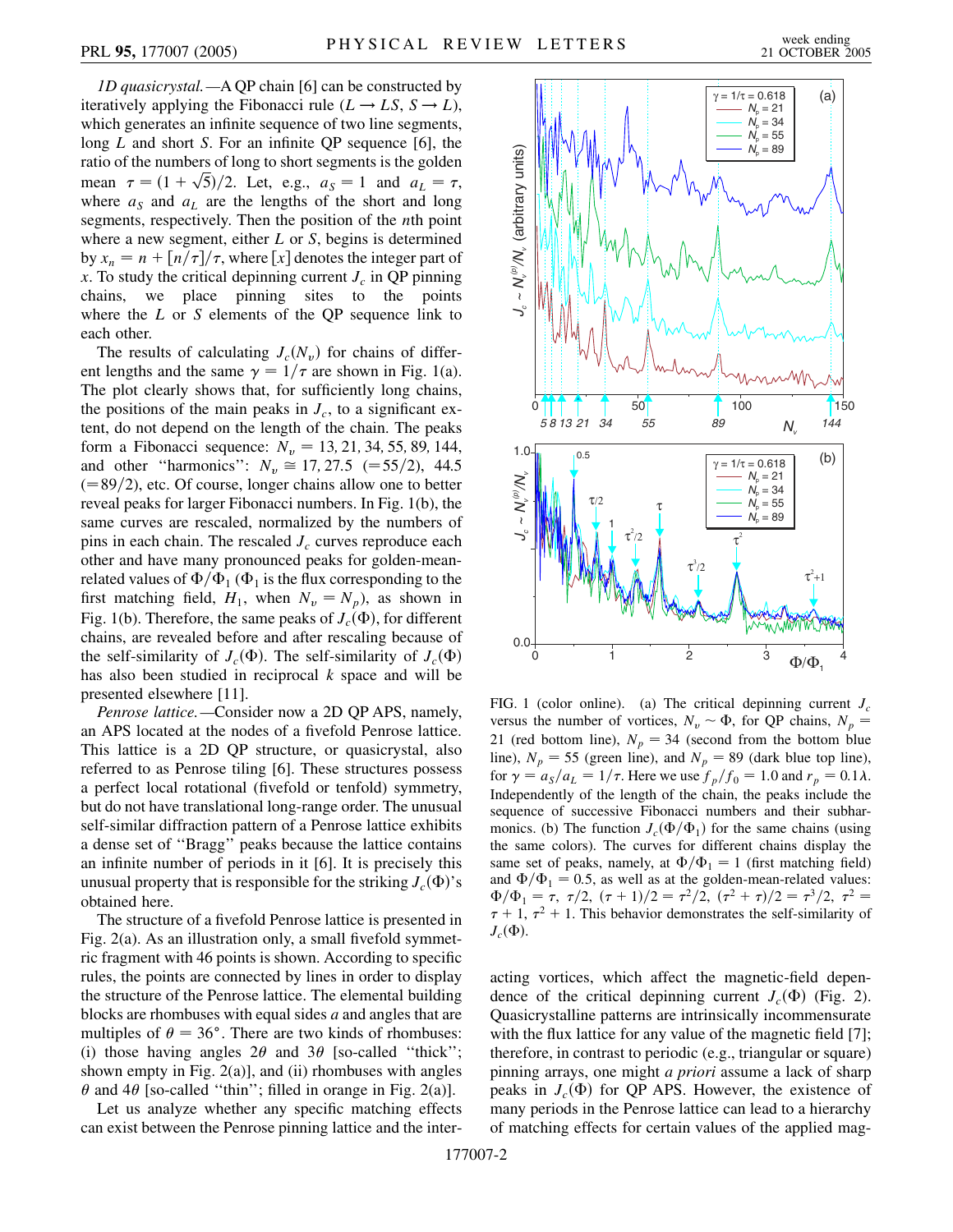

FIG. 2 (color online). (a) An example of a fivefold Penrose lattice, consisting of thick and thin rhombuses. (b)–(d) The location of vortices (green dots) and the Penrose-lattice APS (red open circles connected by black lines) for (b)  $\Phi =$  $\Phi_{\text{vacancy}/\text{thin}} \equiv \Phi_{\text{v/t}} = 0.757\Phi_1$ , vortices occupy all the pinning sites except those in one of the two vertices of each thin rhombus; (c)  $\Phi = \Phi_1$ ,  $N_v$  coincides with  $N_p$ ; (d)  $\Phi =$  $\Phi$ <sub>interstitial/thick</sub>  $\equiv \Phi_{I/T} = 1.482 \Phi_1$ , vortices occupy both the pinning sites and the interstitial positions inside each thick rhombus. Here  $f_p/f_0 = 2.0$ ,  $r_p = 0.1\lambda$ . (e) The  $J_c(\Phi \sim N_v)$  for Penroselattice arrays with  $N_p = 46$ , 141, 301. The data points [b], [c], [d] refer to snapshots in  $2(b)-2(d)$ , respectively. The peak [c] at  $\Phi_1$  is suppressed for weaker pinning (magenta dotted  $J_c$  curve). Eventually, all the main peaks disappear for sufficiently weak pins (black dashed curve). The inset shows the dimensionless difference,  $f_{\text{diff}}$ , of the pinning and the elastic energies versus the pinning-to-interaction energy ratio, for the broad  $J_c$  peak at  $\Phi_{v/t}$ (red dashed line) and for  $\Phi_1$  (red solid line). Only  $f_{\text{diff}} > 0$  gives stable peaks in  $J_c$ . (f) The  $J_c(\Phi)$  for a 301 sites Penrose lattice (red solid line), (recalculated for flux only on the Penrose area, *AP*), triangular (black solid line), and random (green open circles and solid line) pinning arrays.

netic field, resulting in strikingly broad shapes for  $J_c(\Phi)$ . These could be valuable for applications demanding unusually broad  $J_c(\Phi)$ 's.

To match the vortex lattice on an entire QP APS, the specific geometry of the elements that form the QP lattice is important, as well as their arrangement. While the sides, *a*, of the rhombuses are equal, the distances between the nodes are not equal. The lengths of the diagonals of the rhombuses [Fig. 2(a)] are 1.176*a*,  $\tau a \approx 1.618a$  (for the thick rhombus),  $(\tau - 1)a = a/\tau \approx 0.618a$ , and 1.902*a* (for the thin rhombus). Based on these distances, we can predict matching effects [and corresponding features of the function  $J_c(\Phi)$  for the Penrose-lattice APS.

First, there is a ''first matching field'' (we denote the corresponding flux as  $\Phi_1$ ) when each pinning site is occupied by a vortex [Fig. 2(c)]. Although the sides of all the rhombuses are equal to each other, nevertheless, this matching effect is not expected to be accompanied by a sharp peak. Instead, it is a broad maximum [peak [c] in Fig. 2(e)] involving three kinds of local ''commensurability'' effects of the flux lattice: with the rhombus side *a*; with the short diagonal of a thick rhombus, 1*:*176*a*, which is close to *a*; and with the short diagonal of a thin rhombus, which is  $a/\tau \approx 0.618a$ . For the overall square cell used, some of the vortices are outside the Penrose sample; these mimic the applied magnetic field and determine the average vortex density in the entire cell. Because of the additional vortices outside the Penrose APS, our computed  $J_c(\Phi)$  is reduced by a factor  $\eta = A_P/A \approx 0.575$  [see Fig. 2(e)], where  $A<sub>P</sub>$  and  $A$  are the areas of the Penrose lattice and of the cell.

Another matching [Fig. 2(b)] is related with the filling of all the pinning sites on the vertices of the thick rhombuses and only three out of four of the pinning sites on the vertices of thin rhombuses, i.e., one of the pinning sites on the vertices of the thin rhombuses is empty. For this value of the flux, matching conditions are fulfilled for two close distances, *a* (the side of a rhombus) and 1*:*176*a* (the short diagonal of a thick rhombus), but are not fulfilled for the short diagonal,  $a/\tau$ , of the thin rhombus. Therefore, this 2D QP feature is related to  $\tau$ , although not in such a direct way as in the case of a 1D QP pinning array. This 2D QP matching results in a very wide maximum (arrow [b] in Fig. 2(e)] of the function  $J_c(\Phi)$ . The position of this broad maximum (denoted here by  $\Phi_{\text{vacancy}/\text{thin}}$  $\Phi_{v/t} = 0.757\Phi_1$  could be found as follows. The ratio of the numbers of thick and thin rhombuses is determined by the Fibonacci numbers, and in the limit of large pinning arrays,  $N_p \rightarrow \infty$ , this ratio tends to  $\tau$ . The number of unoccupied pinning sites is governed by the number of thin rhombuses. However, some of the thin rhombuses are separated from other thin rhombuses by a single thick one [single thin rhombuses; see Fig.  $2(a)$ ], while some of the thin rhombuses have common sides with each other [orange arrow-shaped double thin rhombuses in Fig. 2(a)]. Therefore, the number of vacancies (i.e., unoccupied pins)